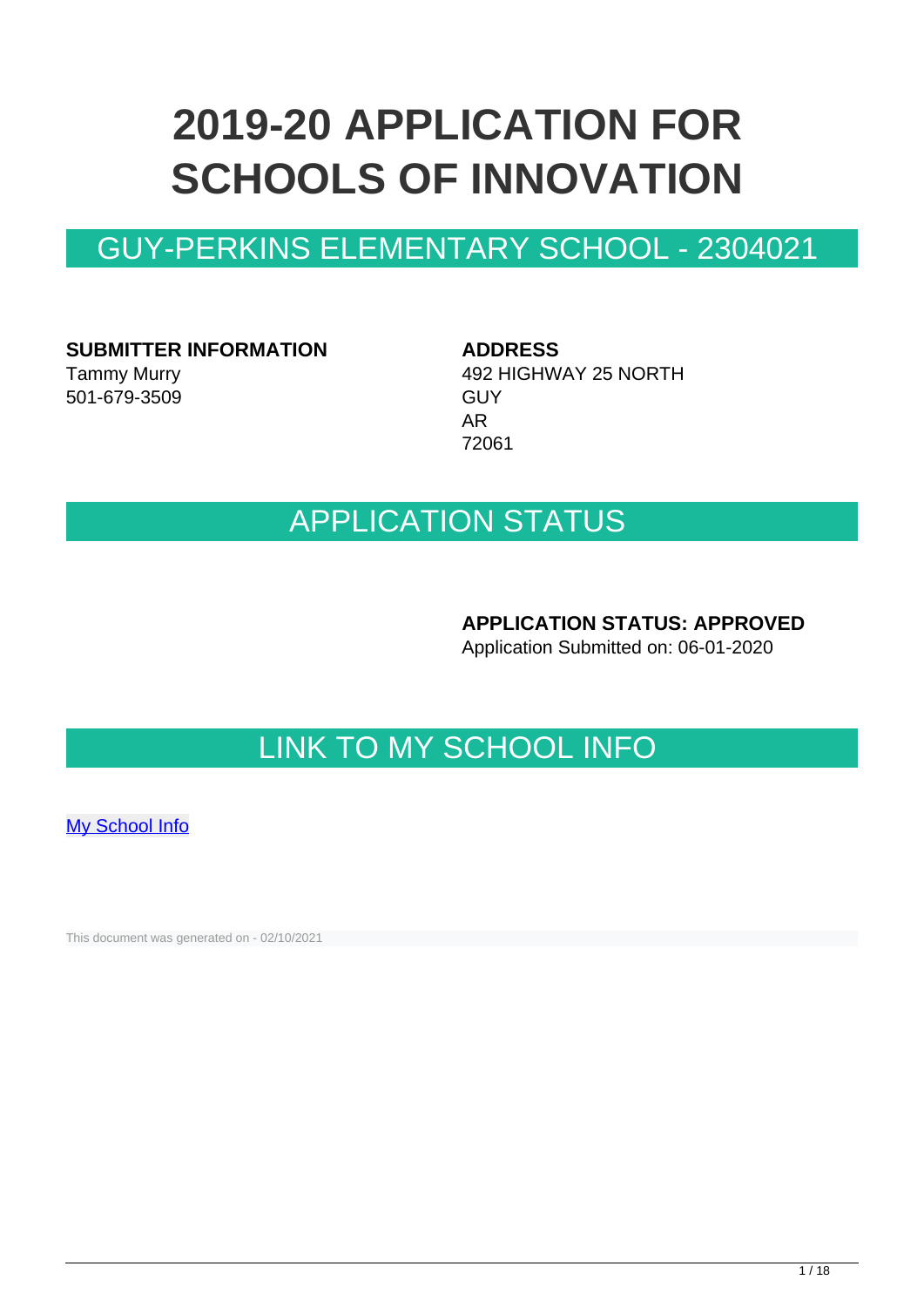# **SECTION 1:** INNOVATION PLANS

### **Narrative Description of the Innovation Plan**

 Nestled in the rolling hills of central Arkansas, Guy was once a thriving community of family owned dairy farms and small industry. Today, the population is predominantly low income, non traditional families and all the complexities this implies.Guy-Perkins Elementary School must offer educational innovations to meet the specific needs of our unique learners. Being a school of innovation will guide our administration and faculty to obtain the tools and knowledge vital to academic success, and hold us highly accountable as we endeavor to bring our students to and above grade level performance and embed a love and appreciation for knowledge in every child.In a school population of 187 learners, 72% are identified as low income, over 20% are students with disabilities, and we have a high number of highly mobile students. Our most concerning trend is that over half of our elementary children are not reading on grade level. We see this trend in our DIBELS when students reach second grade and above only 50% reach benchmark. Our ACT Aspire and NWEA data, has revealed that these two specific subgroups, low income and special education students, are struggling with proficient academic success. Our overall ESSA score for all students was 70.22, but the score for the students with disabilities was 59.49%.The weighted achievement scores were 57.62% for all students and 34.48% for the students with disabilities.We will continue to use our ACT Aspire and NWEA data to milestone student progress. Our growth scores are 81.22% for all students, 81.12% for economically disadvantaged and 80.7% for students with disabilities. This shows that we are moving in the right direction and with these added changes we feel sure we will be able to close the gaps and increase achievement for all students.We plan to implement staff, student, and parent/community surveys to increase our awareness of general perception and to mold a positive and unified educational culture. This was attempted right before our school closed and we did not get participation. We will continue to provide surveys and encourage participation. The survey data will include: attendance trends, concerns about school safety, and school to home communication. We intend to gain insight about misconceptions affecting attendance and parent involvement. As we worked through online learning we found that 61.3% of our parents prefer online learning. Barriers to positive online learning were the variety of methods used and a lack of clear expectations. We will be addressing these barriers this summer. The entire district will be using google classroom next year. Teachers will be paid a stipend to convert their lessons to online lessons in google classroom. A template will be used to guide this work in order to provide students and parents with more consistent procedures for online learning.Our proposed innovations are to implement blended learning classrooms, a flex day, a soft start, and PE 5 days a week. We will use blended learning to innovatively reach all learners with personalized learning plans. In August of 2019, we called on Team Digital to train teachers in blended learning and will use station rotation to provide students with blended learning. We will utilize a flex day to provide the on-target learners with higher depth of knowledge learning activities and give teachers more quality time in the classroom with those that need it most. We will use soft starts to better mentally prepare our learners for the day and we will utilize PE 5 days a week to allow our learners the vigorous physical activity multiple studies have shown all learners need for healthy growth and development. Together these strategies will allow all our learners to come together and learn more effectively.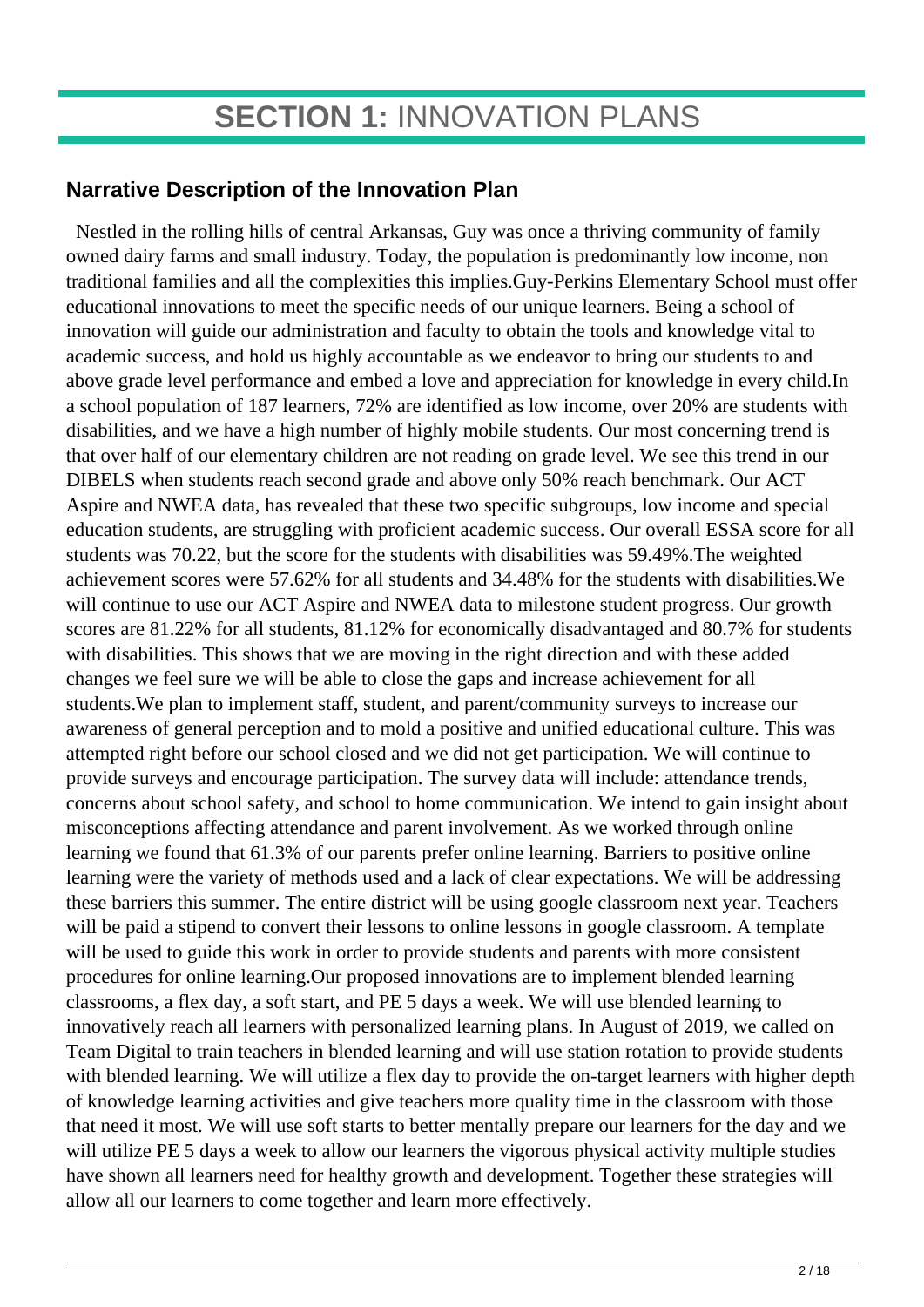**Data Entry Date:** 02/26/20 | **Data Modified Date:** 07/15/20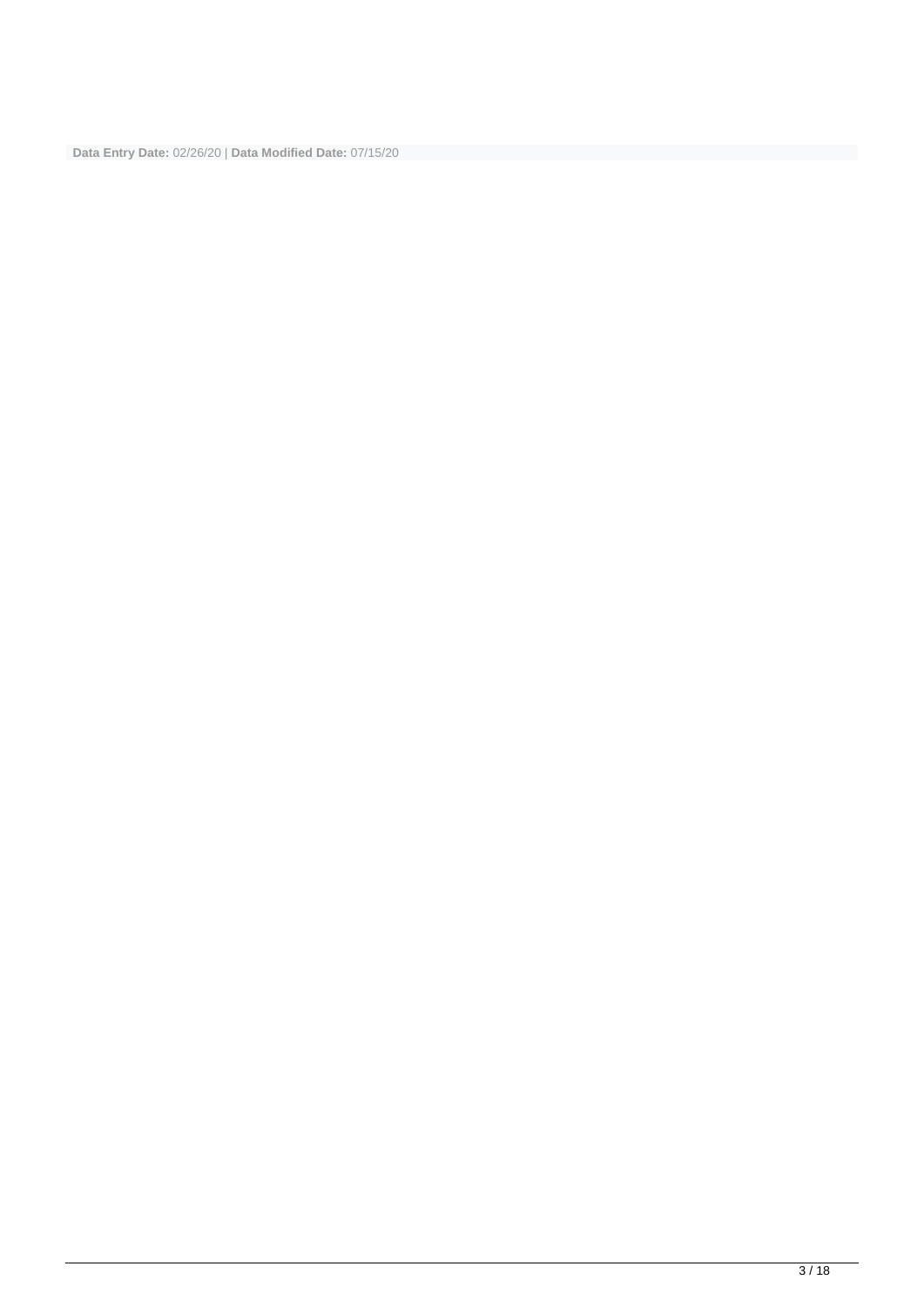# **SECTION 2:** GENERAL QUESTIONS

**Special Conditions ESSA (Check all that apply)**

### **Supports and service organizations assisting your school.**

Office of Innovation for Education (OIE)

ADE Team Digital

### **Link to your School Improvement Plan:**

https://drive.google.com/drive/u/1/folders/1PvjZU6pSBKON2kchk9y9LJakSPkPXnb1

**Data Entry Date:** 02/14/20 | **Data Modified Date:** 02/14/20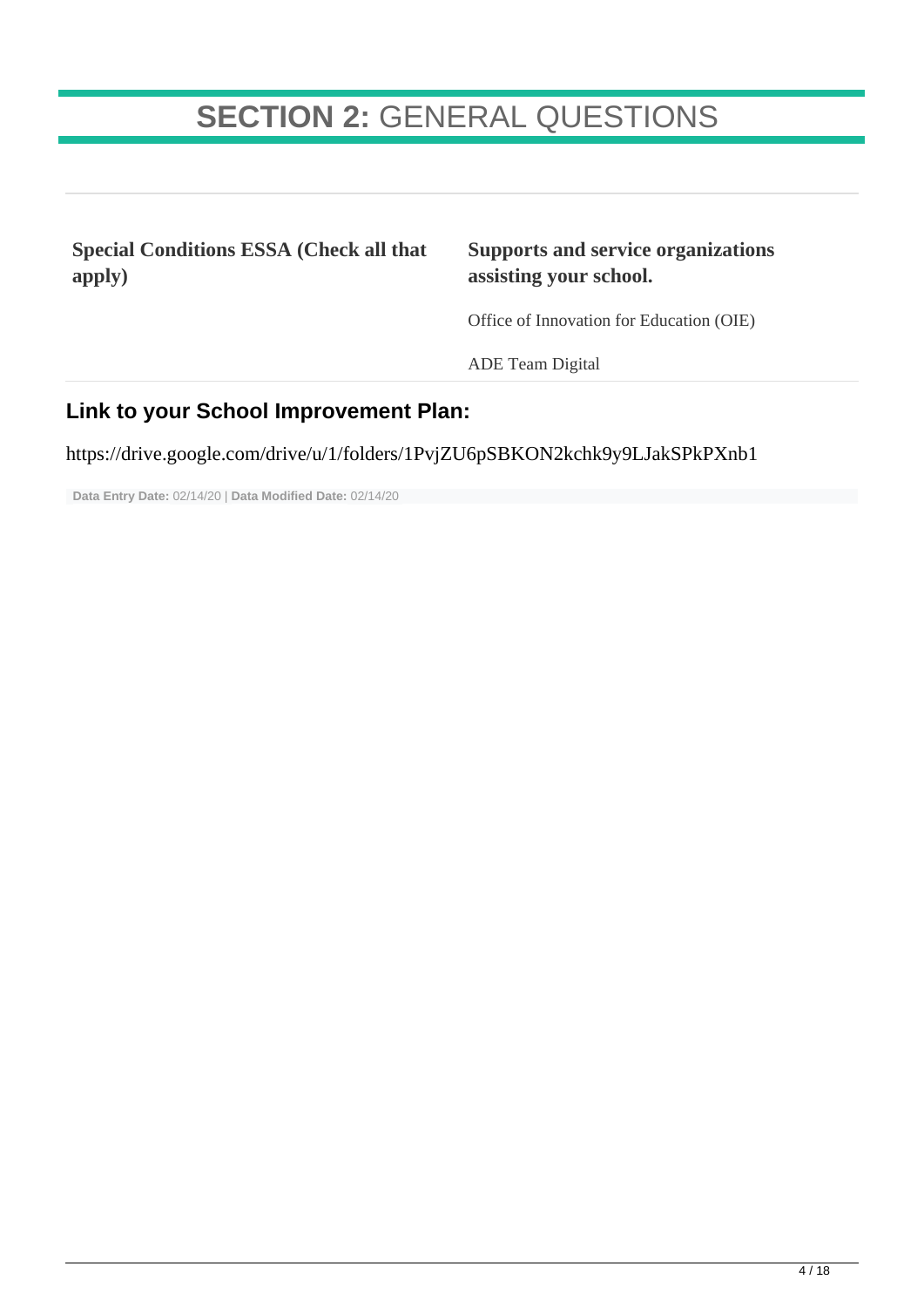### **Exploring and Learning**

We encourage you to work in this section before completing the School of Innovation Plan and Goals. The primary purpose of Exploring and Learning is to build the capacity of stakeholders for the work of innovation up to the submission of the application on April 23, 2019.

| Meeting<br>Date              | Meeting<br>Purpose                                                                                                                                     | Focus<br>Audience<br>& Number<br>Attended | <b>Meeting Outcome/Planned</b><br><b>Next Steps</b>                         |
|------------------------------|--------------------------------------------------------------------------------------------------------------------------------------------------------|-------------------------------------------|-----------------------------------------------------------------------------|
| $05/28/2020$ -<br>05/28/2020 | Discuss voting and<br>finalize application.                                                                                                            | Teacher<br>(Number<br>Attended: 3)        | Reviewed plan and agreed to email the plan and a<br>google form for voting. |
| $02/24/2020$ -<br>02/24/2020 | Schools of Innovation<br>meeting at Arch Ford.                                                                                                         | Teacher<br>(Number<br>Attended: 4)        | Continue working on Schools of Innovation<br>Application.                   |
| $01/30/2020$ -<br>01/30/2020 | We held our first<br>Schools of Innovation<br>Council meeting to<br>discuss what the process<br>is and review our<br>mission and vision<br>statements. | Other<br>(Number<br>Attended: 12)         | To meet and determine our goals.                                            |
| $01/23/2020$ -<br>01/23/2020 | Schools of Innovation<br>meeting at Arch Ford to<br>review application<br>process.                                                                     | Teacher<br>(Number<br>Attended: 4)        | Continue with schools of innovation application.                            |
| $12/18/2019$ -<br>12/18/2019 | Meet with Team Digital<br>to have another online<br>curriculum presentation.                                                                           | Teacher<br>(Number<br>Attended: 10)       | Move forward with trial use of IXL.                                         |
| $12/12/2019$ -<br>12/12/2019 | Meet with PTO to<br>introduce our intent to<br>apply for the Schools of<br>Innovation designation<br>and elect our parent<br>council members.          | Parent<br>(Number<br>Attended: 9)         | Make contact with the elected parent<br>representatives.                    |
| 12/05/2019 -<br>12/05/2019   | Meet with Team Digital<br>on blended learning.                                                                                                         | Teacher<br>(Number<br>Attended: 10)       | Get more training on station rotations.                                     |
| $11/12/2019$ -               | Team Digital provided                                                                                                                                  | Teacher                                   | We will continue blended learning training with                             |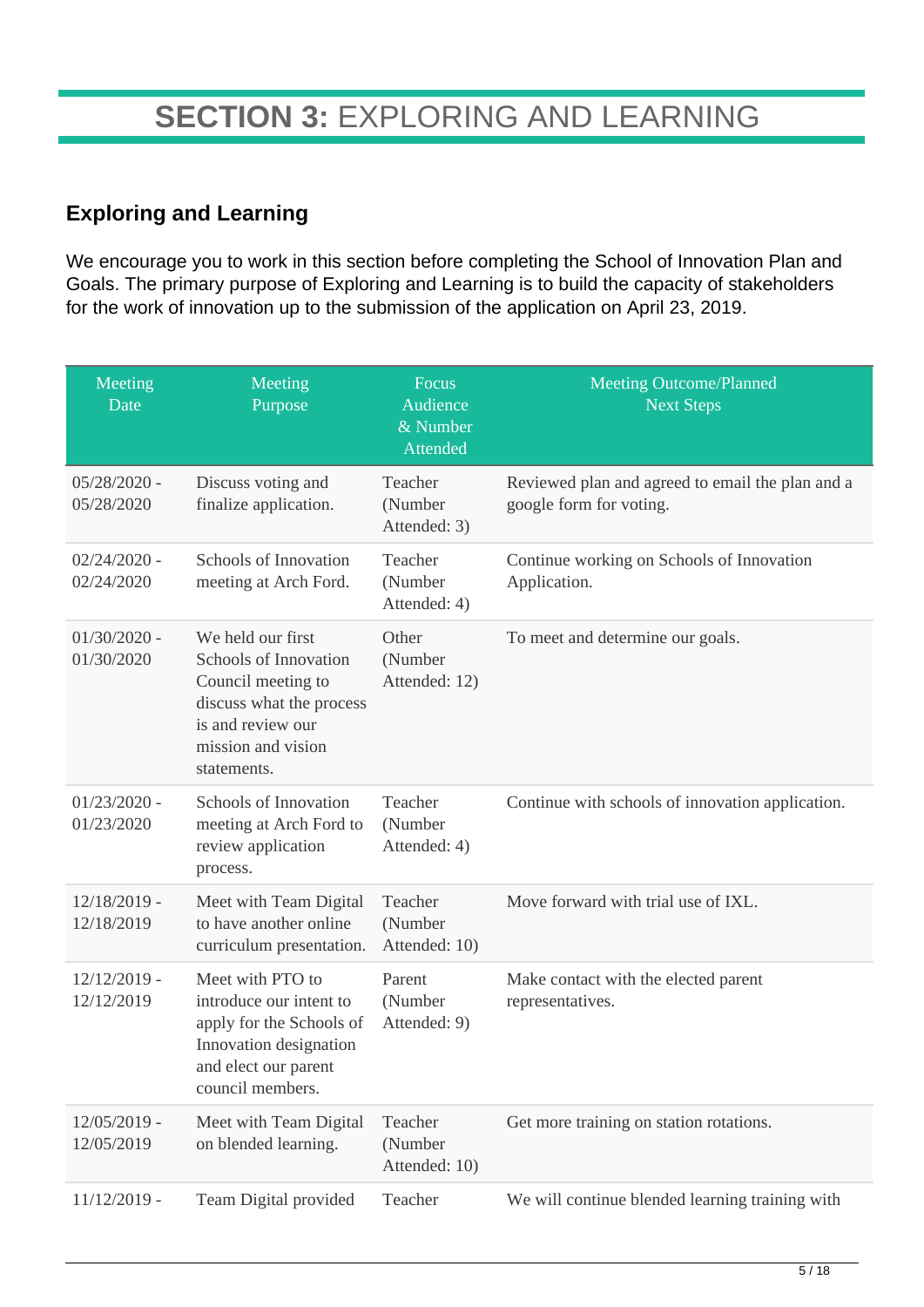| Meeting<br>Date              | Meeting<br>Purpose                                                                                                                  | Focus<br>Audience<br>& Number<br><b>Attended</b>   | Meeting Outcome/Planned<br><b>Next Steps</b>                                                                                              |
|------------------------------|-------------------------------------------------------------------------------------------------------------------------------------|----------------------------------------------------|-------------------------------------------------------------------------------------------------------------------------------------------|
| 11/12/2019                   | training on blended<br>learning.                                                                                                    | (Number<br>Attended: 10)                           | Team Digital in person and online.                                                                                                        |
| $10/30/2019$ -<br>10/30/2019 | Meet with Team Digital<br>to look at different<br>online curriculums.                                                               | Teacher<br>(Number<br>Attended: 10)                | Select a online curriculum for daily use.                                                                                                 |
| $10/24/2019$ -<br>10/24/2019 | School of Innovation<br>Meeting at Arch Ford to<br>hear the overview of the<br><b>Schools of Innovation</b><br>application process. | Principal<br>(Number<br>Attended: 1)               | Meet with teachers to decide if we will proceed<br>with the Schools of Innovation process.                                                |
| $10/22/2019$ -<br>10/22/2019 | Meet with Team Digital<br>to review blended<br>learning options.                                                                    | Teacher<br>(Number<br>Attended: 12)                | To choose a type of blended learning to focus on.                                                                                         |
| $10/18/2019$ -<br>10/18/2019 | Arch Ford specialist<br>came to present to<br>teachers about badging<br>requirements and<br>options.                                | Teacher<br>(Number<br>Attended: 10)                | Teachers will start earning badges.                                                                                                       |
| $10/08/2019$ -<br>10/08/2019 | We met with Team<br>Digital to see how they<br>could support us in the<br>process of applying for<br>the Schools of<br>Innovation.  | School<br>Adminstrator<br>(Number<br>Attended: 11) | Have team digital meet with elementary teachers to<br>review how team digital can assist us in applying<br>for the Schools of Innovation. |
| $07/01/2019$ -<br>07/01/2019 | <b>Attended Arch Ford</b><br>MakerSpace training to<br>explore methods to<br>implement a<br>MakerSpace                              | School<br>Adminstrator<br>(Number<br>Attended: 3)  | To engage disconnected students and allow them to<br>blossom in learning.                                                                 |
| $02/13/0002$ -<br>02/13/0002 | School of Innovation<br>Council meeting to work<br>on goals.                                                                        | Other<br>(Number<br>Attended: 6)                   | Finish goals and start our actions.                                                                                                       |

**Data Entry Date:** 05/28/20 | **Data Modified Date:** 05/28/20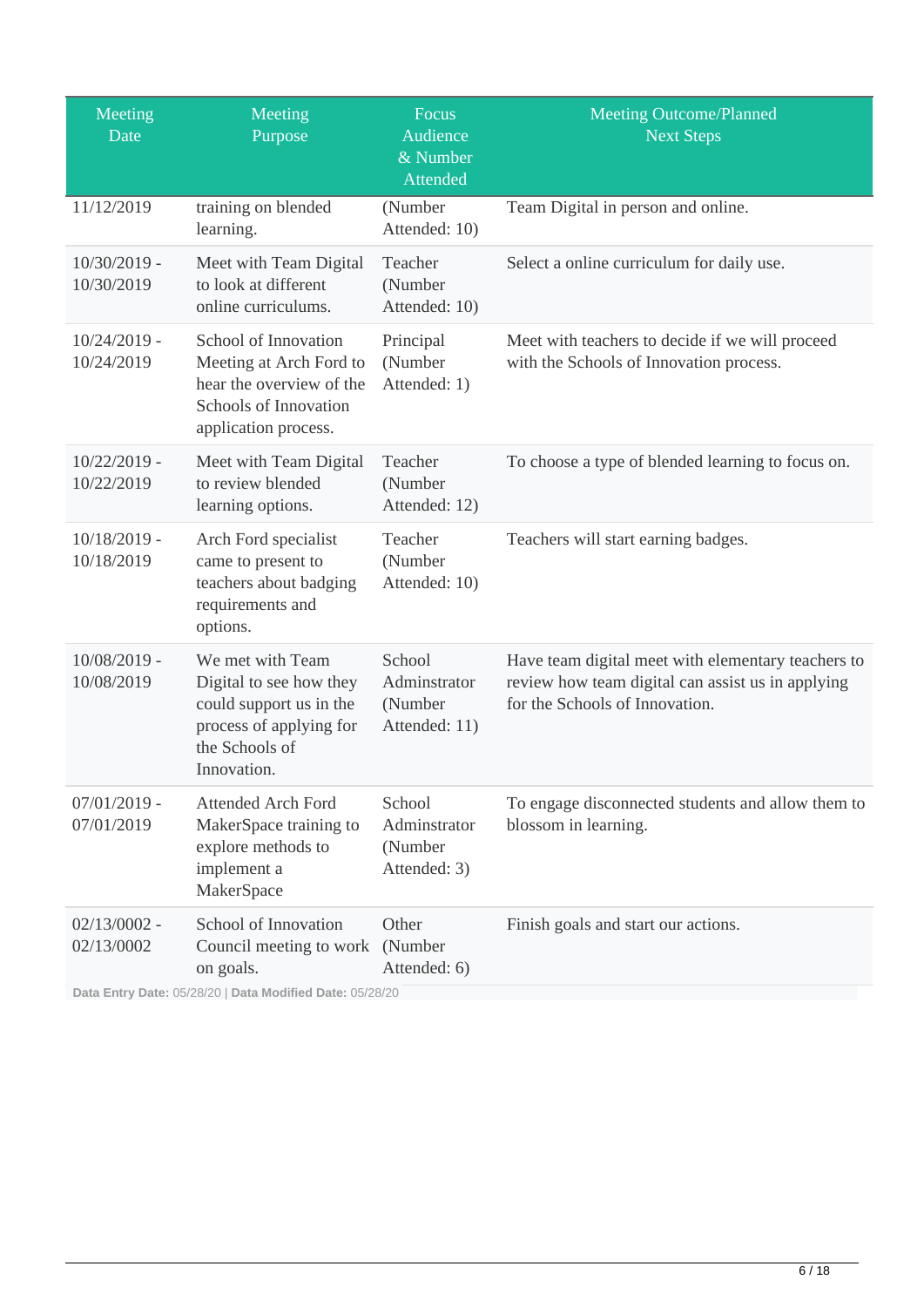# **SECTION 4:** COUNCIL OF INNOVATION

### **Council of Innovation**

The Council of Innovation is composed of a representative group of teachers, classified employees, the building principal or designee, parents, community members, minimum of two (2) students and minority membership in schools with ten percent (10%) or greater minority student population. The council shall generate innovative ideas and proposals and seek diverse ideas from other stakeholders to determine the content of the plan that will be voted on by the school employees.

#### **Minority Representation:** 15.38%

| Name of<br>council member                    | Representative<br>group                 | Council<br>Position | Minority       | Date<br>Elected |
|----------------------------------------------|-----------------------------------------|---------------------|----------------|-----------------|
| Amy Stephens                                 | <b>School Board</b><br>Member           | member              | N <sub>o</sub> | 12/12/2019      |
| <b>Tammy Murry</b>                           | Principal                               | member              | N <sub>0</sub> | 12/12/2019      |
| <b>Breanna Edwards</b>                       | Student                                 | member              | Yes            | 12/12/2019      |
| <b>Zander Cote</b>                           | Student                                 | member              | N <sub>o</sub> | 12/12/2019      |
| Ash Dayani                                   | Community<br>Member                     | member              | Yes            | 12/12/2019      |
| <b>Shelly Brown</b>                          | Community<br>Member                     | member              | N <sub>o</sub> | 12/12/2019      |
| Kara Caldwell                                | Parent                                  | member              | N <sub>0</sub> | 12/12/2019      |
| Sonny Bridges                                | Parent                                  | member              | N <sub>o</sub> | 12/12/2019      |
| Gina Riddle                                  | <b>Classified Staff</b>                 | member              | N <sub>o</sub> | 12/12/2019      |
| Monica Tate                                  | <b>Classified Staff</b>                 | member              | N <sub>o</sub> | 12/12/2019      |
| Lenee Johnson                                | Teacher                                 | member              | N <sub>o</sub> | 12/11/2019      |
| <b>Crystal Bridges</b>                       | Teacher                                 | member              | N <sub>o</sub> | 12/11/2019      |
| Gretchen Rooney<br>Data Entry Date: 02/14/20 | Teacher<br>Data Modified Date: 02/14/20 | Member              | N <sub>o</sub> | 12/11/2019      |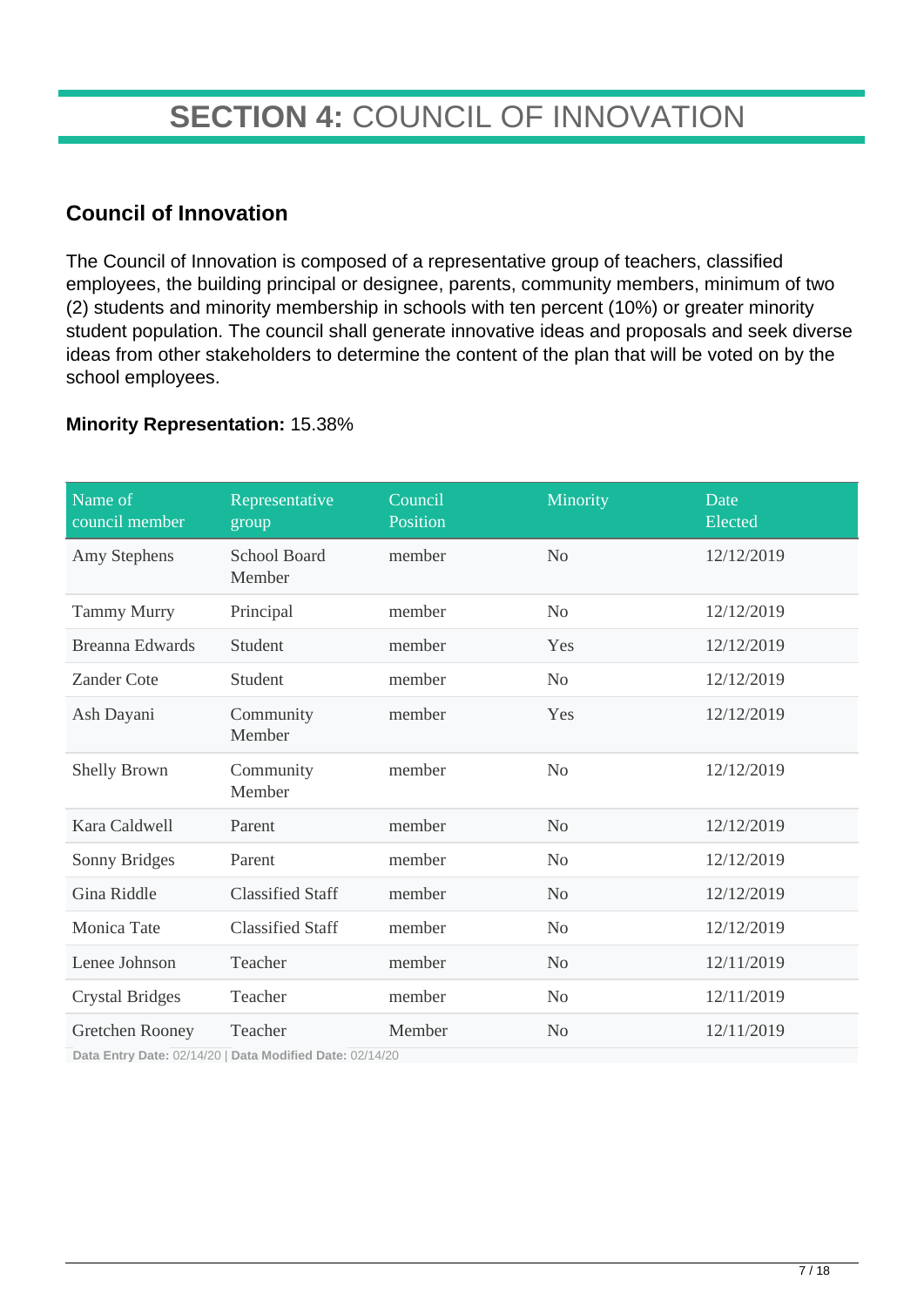# **SECTION 5:** VISION AND MISSION

### **The school's Vision statement**

We aspire to be a distinguished, educational community that is the district of choice.

### **The school's Mission statement**

Ensure each learner is future-ready by providing empowering educational experiences.

#### **Vision & Misson are:**

Revisited without changes

**Data Entry Date:** 02/14/20 | **Data Modified Date:** 02/14/20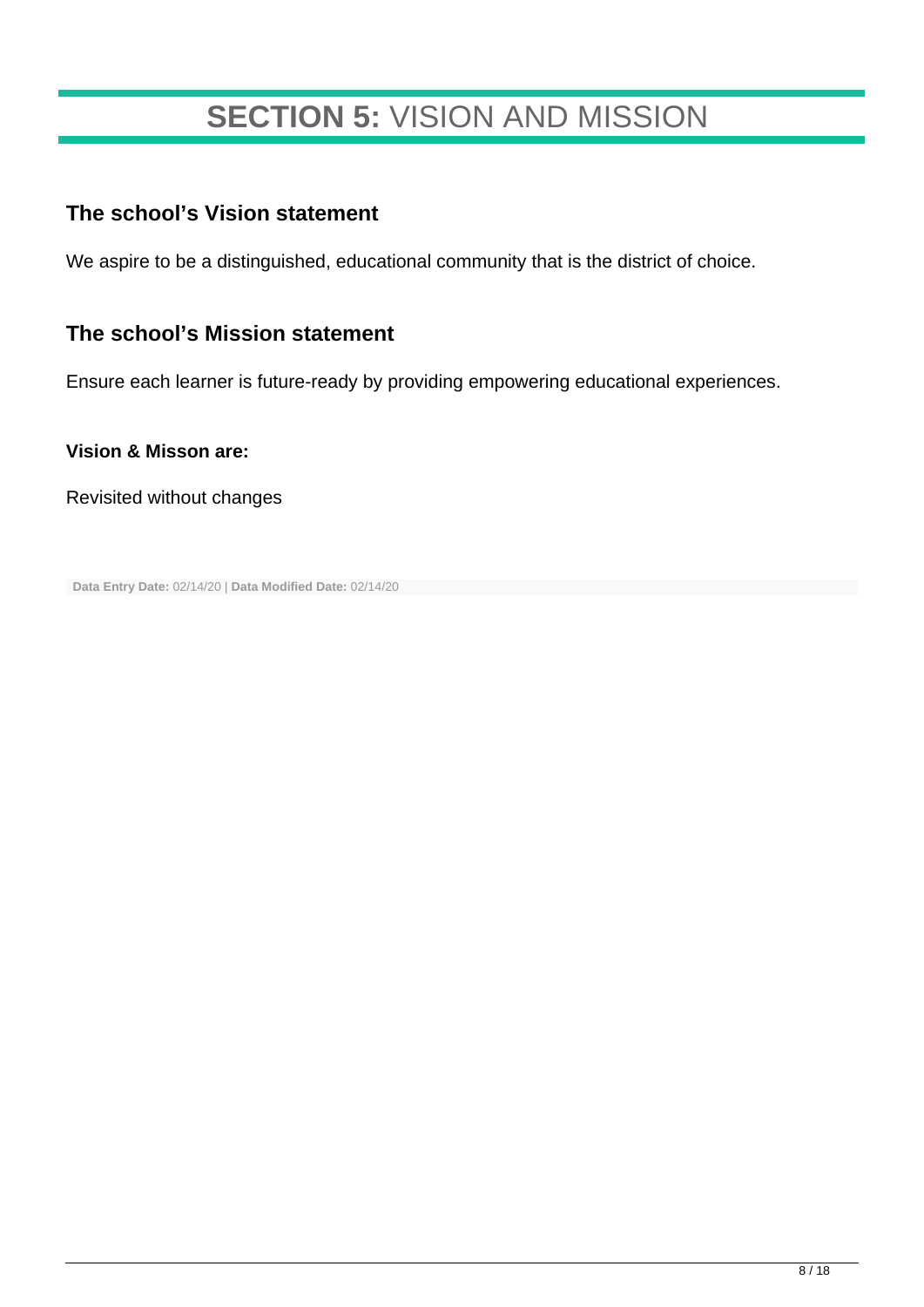# **SECTION 5:** TIMELINE OF WORK

## **Timeline of work:**

| Date       | Vision & Mission Work                                                                                     | Stakeholders Involved                                                                                       |
|------------|-----------------------------------------------------------------------------------------------------------|-------------------------------------------------------------------------------------------------------------|
| 01/30/2020 | The SOI Council voted to keep both statements The SOI Council voted to keep both statements<br>unchanged. | We reviewed the mission and vision statements. We reviewed the mission and vision statements.<br>unchanged. |

**Data Entry Date:** 02/14/20 | **Data Modified Date:** 02/14/20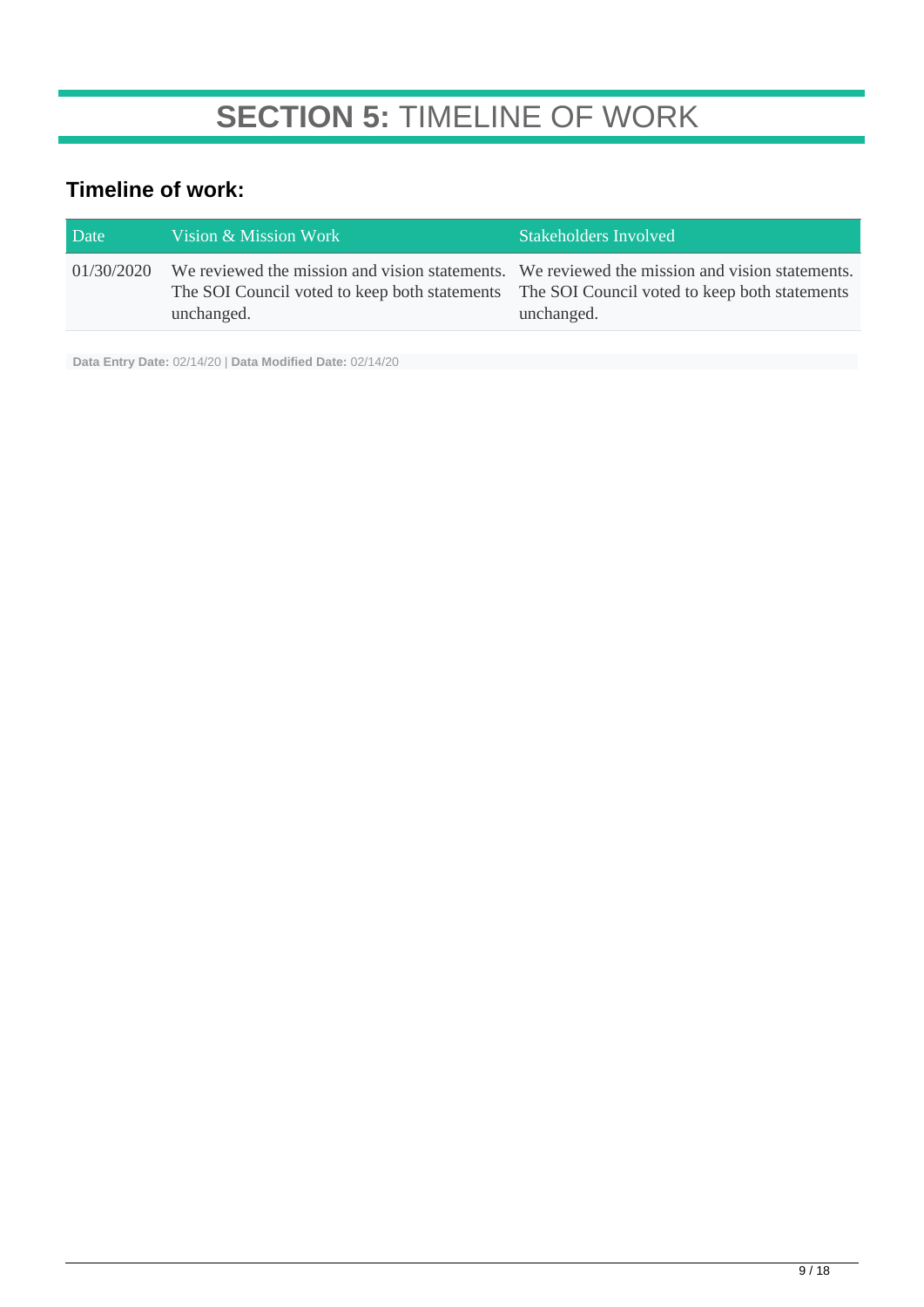# **SECTION 6:** GOALS AND ANTICIPATED OUTCOMES

### **Goals and Anticipated Outcomes**

These may include, but are not limited to, the following goals outlined in **AR Code § 6-15-2803** (2016)

#### Goal 1:

Transform our school culture and climate in a manner that will lead to transformative teaching, learning, and community involvement by increasing community, student and parent involvement by 5% by the end of 20-21. Using sign in sheets to measure, we will increase attendance by 3% each year until we are at 95% on our ESSA score.

#### Goal 2:

Close the achievement gap between low income, special education and other students in reading. Through interventions, innovative instructional practices, and positive reinforcements all K-6 sub-populations will increase reading growth by 5% on NWEA and ACT Aspire each year.

#### Goal 3:

Motivate students to be owners of their learning, by exploring innovative learning choices, setting individual, student led learning goals, using rotation station, innovative teaching strategies and individual, student led assessment of achievement. Discipline referrals will decrease by 10% each quarter in 20-2. The percentage of students showing growth will increase by 5% each interim test.

**Data Entry Date:** 05/28/20 | **Data Modified Date:** 05/28/20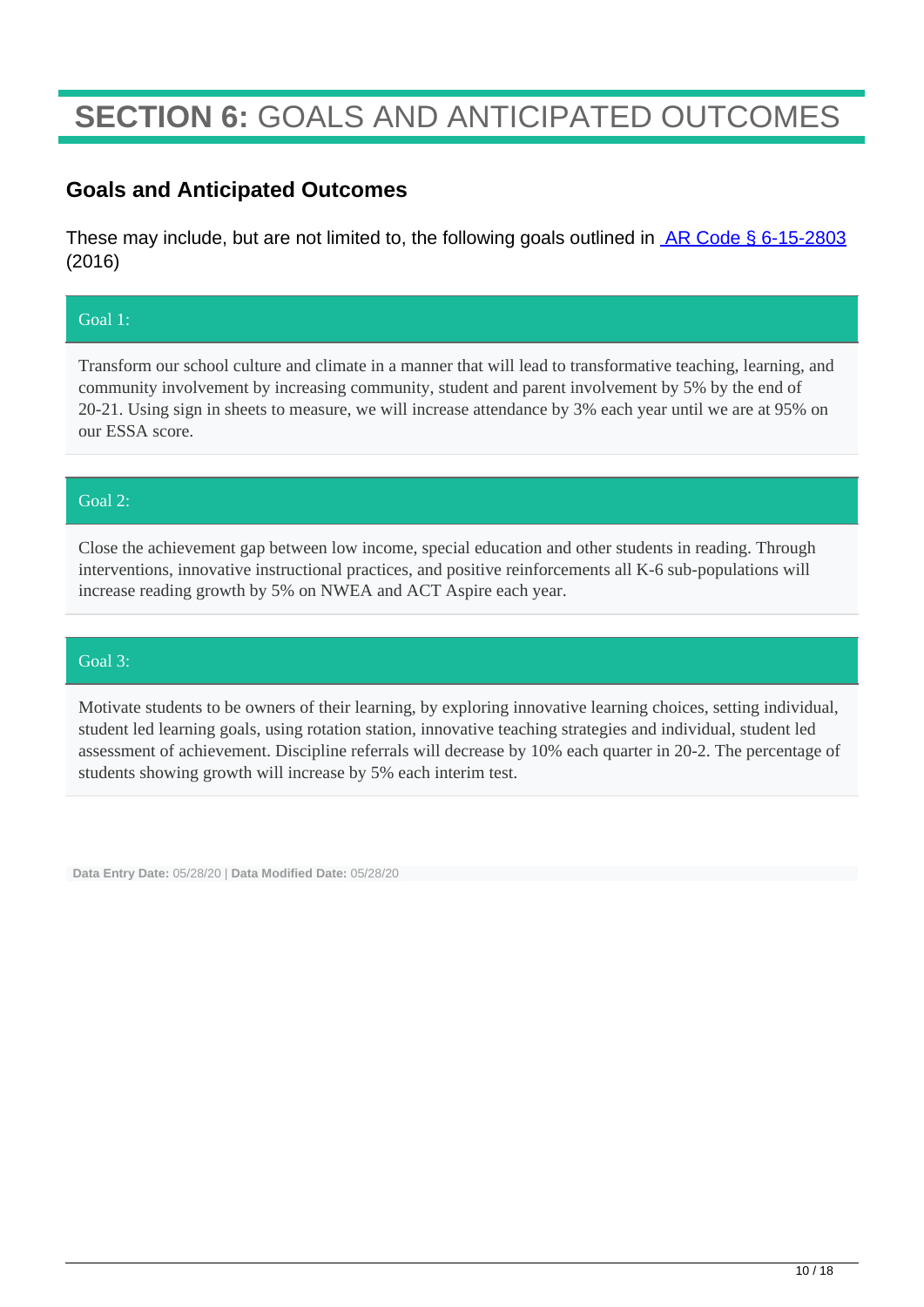# **SECTION 7:** THEORY OF ACTION TO ACHIEVE INNOVATION GOALS - INNOVATION PLAN

### **Theory of Action to Achieve Innovation Goals: Innovation Plan**

Please connect the SOI goals to the innovations,performance targets, timeline, and waivers needed for implementation. Note: limit the response to no more than five (5) goals. Complete Theory of Action for each goal.

Goal 1 | Transform our school culture and climate in a manner that will lead to transformative teaching, learning, and community involvement by increasing community, student and parent involvement by 5% by the end of 20-21. Using sign in sheets to measure, we will increase attendance by 3% each year until we are at 95% on our ESSA score.

| Output/Actions<br>(innovation strategy)                  | If we implement a Flex day for students where students are able to pursue their<br>interests through personalized project based learning each Friday and teachers meet<br>with small groups and individual students to provide needed support |
|----------------------------------------------------------|-----------------------------------------------------------------------------------------------------------------------------------------------------------------------------------------------------------------------------------------------|
| <b>Expected Short Term</b><br>Outcome                    | Then students will want to be catalyst of their own learning.                                                                                                                                                                                 |
| Interim Performance<br>Target with expected<br>change    | This will increase their learning which can be measured by beginning, mid, and end<br>of the year testing.                                                                                                                                    |
| Data/Instrument                                          | Which will be measured by increase attendance on our ESSA score.                                                                                                                                                                              |
| Date<br>(by when)                                        | 05/31/2021                                                                                                                                                                                                                                    |
| Materials/Resources<br>needed                            | IXL and Google Classroom                                                                                                                                                                                                                      |
| Waiver Needed?                                           | <b>Yes</b>                                                                                                                                                                                                                                    |
| Data Entry Date: 02/24/20   Data Modified Date: 07/15/20 |                                                                                                                                                                                                                                               |

Goal 1 | Transform our school culture and climate in a manner that will lead to transformative teaching, learning, and community involvement by increasing community, student and parent involvement by 5% by the end of 20-21. Using sign in sheets to measure, we will increase attendance by 3% each year until we are at 95% on our ESSA score.

| Output/Actions<br>(innovation strategy)               | If we implement blended learning                                                                                                                                                                 |
|-------------------------------------------------------|--------------------------------------------------------------------------------------------------------------------------------------------------------------------------------------------------|
| <b>Expected Short Term</b><br>Outcome                 | Then students will be more engaged in learning because it will be focused on their<br>needs rather than the needs of the group of students. Students will set goals and track<br>their learning. |
| Interim Performance<br>Target with expected<br>change | And this will increase attendance on our ESSA score. It will also increase student<br>achievement.                                                                                               |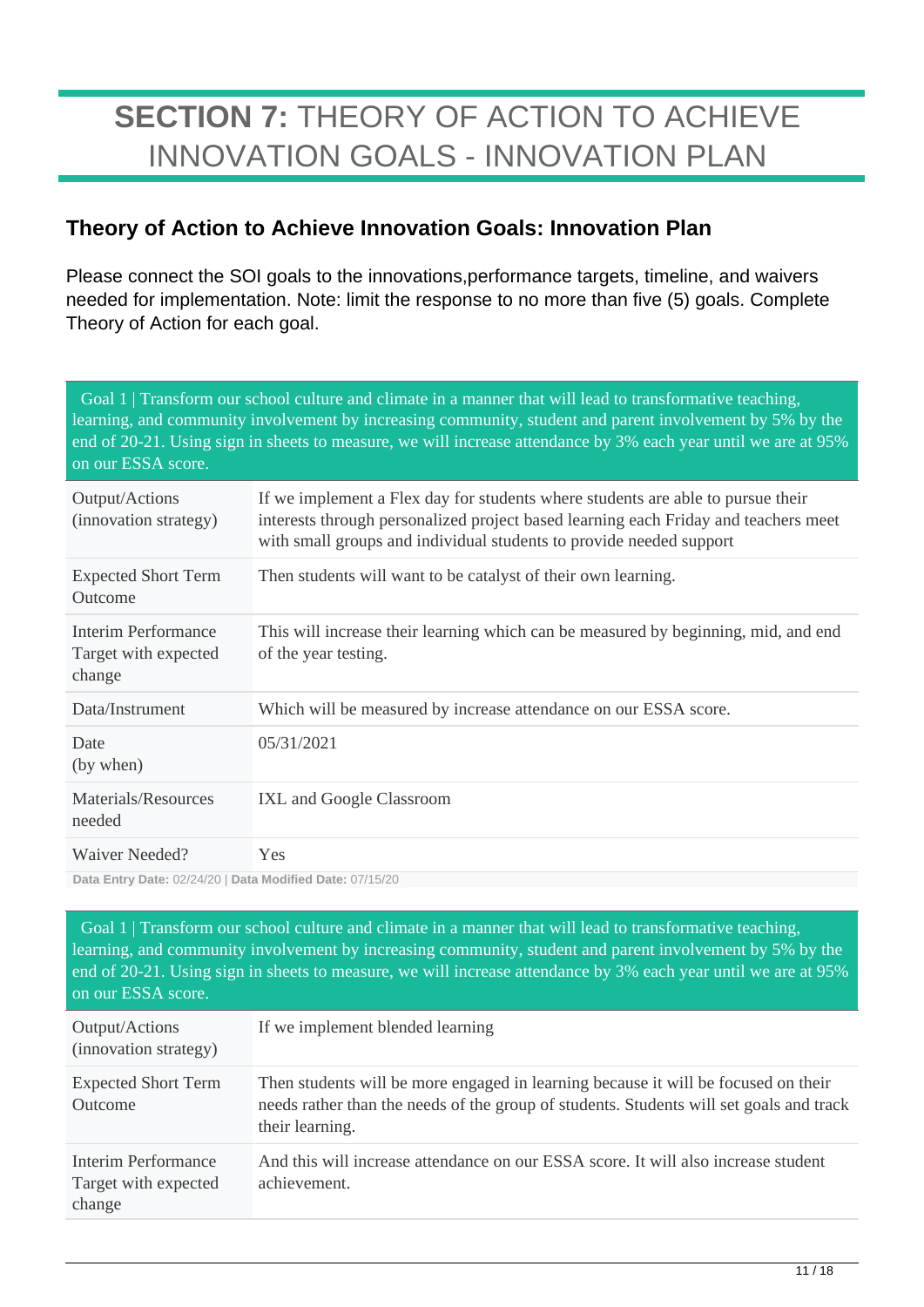| Data/Instrument               | ESSA score, attendance and student growth    |
|-------------------------------|----------------------------------------------|
| Date<br>(by when)             | 05/31/2021                                   |
| Materials/Resources<br>needed | Station Rotations, IXL, classroom curriculum |
| Waiver Needed?                | N <sub>0</sub>                               |

**Data Entry Date:** 02/24/20 | **Data Modified Date:** 07/15/20

Goal 1 | Transform our school culture and climate in a manner that will lead to transformative teaching, learning, and community involvement by increasing community, student and parent involvement by 5% by the end of 20-21. Using sign in sheets to measure, we will increase attendance by 3% each year until we are at 95% on our ESSA score.

| Output/Actions<br>(innovation strategy)               | If we implement a soft start                                                                            |
|-------------------------------------------------------|---------------------------------------------------------------------------------------------------------|
| <b>Expected Short Term</b><br>Outcome                 | Then students will be more mentally prepared for the day                                                |
| Interim Performance<br>Target with expected<br>change | And this will increase attendance and decrease discipline referrals.                                    |
| Data/Instrument                                       | ESSA score and discipline referral data                                                                 |
| Date<br>(by when)                                     | 05/31/2021                                                                                              |
| Materials/Resources<br>needed                         | Activities or games including but not limited to chess, coloring, MakerSpace, library,<br>tutoring, etc |
| Waiver Needed?                                        | N <sub>0</sub>                                                                                          |

**Data Entry Date:** 02/24/20 | **Data Modified Date:** 05/28/20

Goal 1 | Transform our school culture and climate in a manner that will lead to transformative teaching, learning, and community involvement by increasing community, student and parent involvement by 5% by the end of 20-21. Using sign in sheets to measure, we will increase attendance by 3% each year until we are at 95% on our ESSA score.

| Output/Actions<br>(innovation strategy)               | If we celebrate dining in with families every Friday                                                                                                                                                         |
|-------------------------------------------------------|--------------------------------------------------------------------------------------------------------------------------------------------------------------------------------------------------------------|
| <b>Expected Short Term</b><br>Outcome                 | then we will build the relationship between the school and community, give students<br>an opportunity to learn social skills, and provide students with encouragement from<br>adults other than the teachers |
| Interim Performance<br>Target with expected<br>change | and this will increase our parent/community involvement and student engagement                                                                                                                               |
| Data/Instrument                                       | which will be measured by the increase of adult lunches purchased on Fridays and<br>student attendance.                                                                                                      |
| Date                                                  | 05/31/2021                                                                                                                                                                                                   |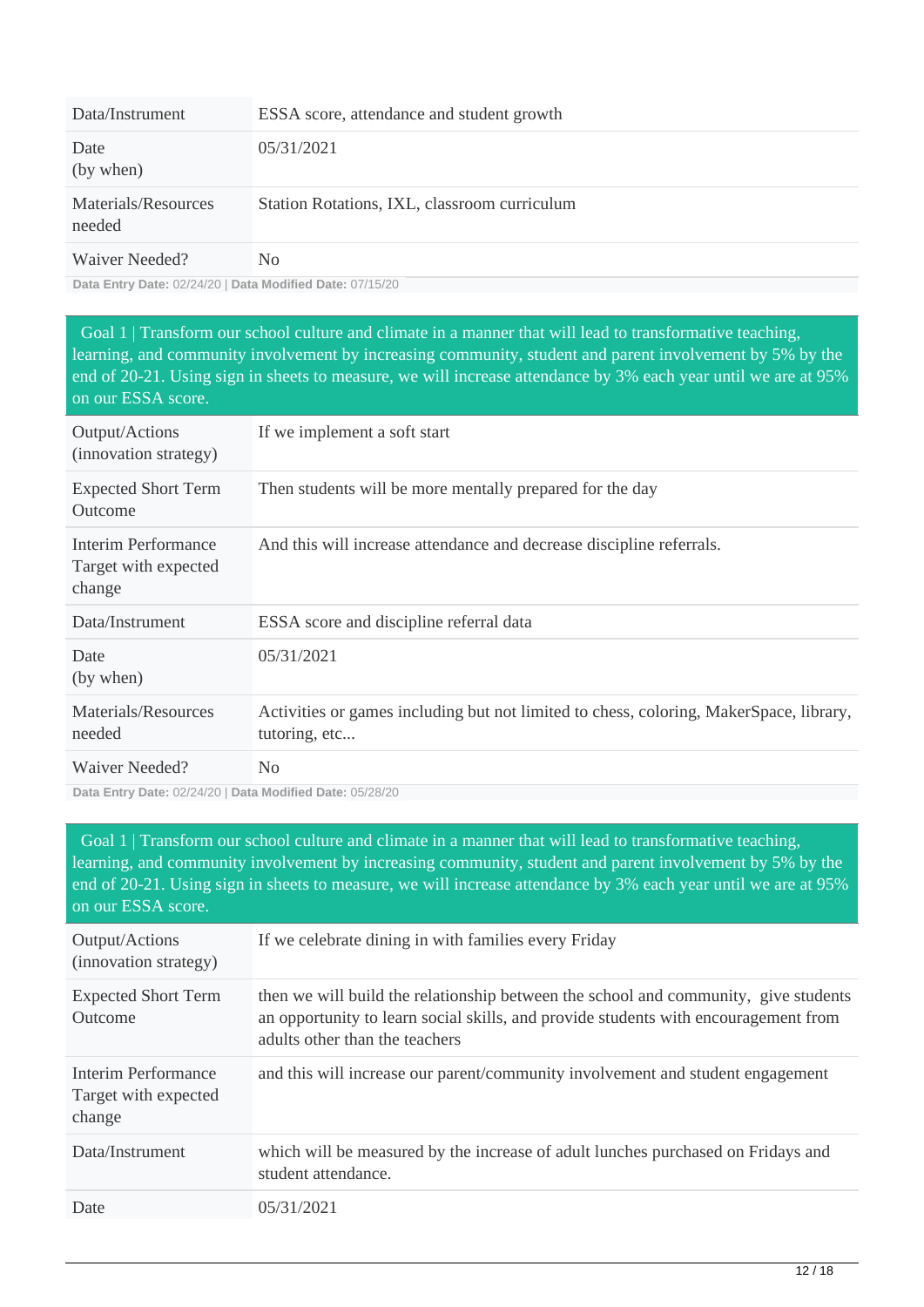| (by when)                                                                                                                                                                                                                                                                                                                                 |                                               |
|-------------------------------------------------------------------------------------------------------------------------------------------------------------------------------------------------------------------------------------------------------------------------------------------------------------------------------------------|-----------------------------------------------|
| Materials/Resources<br>needed                                                                                                                                                                                                                                                                                                             | Provide menus on Tbird Times and lunch links. |
| $\mathbf{X} \mathbf{Y} \mathbf{Y}$ $\mathbf{Y}$ $\mathbf{X} \mathbf{Y}$ $\mathbf{Y}$ $\mathbf{Y}$ $\mathbf{Y}$ $\mathbf{Y}$ $\mathbf{Y}$ $\mathbf{Y}$ $\mathbf{Y}$ $\mathbf{Y}$ $\mathbf{Y}$ $\mathbf{Y}$ $\mathbf{Y}$ $\mathbf{Y}$ $\mathbf{Y}$ $\mathbf{Y}$ $\mathbf{Y}$ $\mathbf{Y}$ $\mathbf{Y}$ $\mathbf{Y}$ $\mathbf{Y}$ $\mathbf{$ |                                               |

Waiver Needed? No

**Data Entry Date:** 02/26/20 | **Data Modified Date:** 05/28/20

Goal 2 | Close the achievement gap between low income, special education and other students in reading. Through interventions, innovative instructional practices, and positive reinforcements all K-6 sub-populations will increase reading growth by 5% on NWEA and ACT Aspire each year.

| Output/Actions<br>(innovation strategy)               | If we implement blended learning where each student works at their own level and<br>pace through individual, group and online learning                                                               |
|-------------------------------------------------------|------------------------------------------------------------------------------------------------------------------------------------------------------------------------------------------------------|
| <b>Expected Short Term</b><br>Outcome                 | Then students will be more engaged in learning. They will be able to set goals and<br>track their learning in IXL as well as their overall learning using personal graphs and<br>goal setting pages. |
| Interim Performance<br>Target with expected<br>change | And this will increase their learning which can be measured by beginning, mid, and<br>end of the year testing.                                                                                       |
| Data/Instrument                                       | <b>ACT Aspire or NWEA</b>                                                                                                                                                                            |
| Date<br>(by when)                                     | 05/31/2021                                                                                                                                                                                           |
| Materials/Resources<br>needed                         | Station Rotations, IXL, classroom curriculum.                                                                                                                                                        |
| Waiver Needed?                                        | No                                                                                                                                                                                                   |

**Data Entry Date:** 02/24/20 | **Data Modified Date:** 07/15/20

 Goal 3 | Motivate students to be owners of their learning, by exploring innovative learning choices, setting individual, student led learning goals, using rotation station, innovative teaching strategies and individual, student led assessment of achievement. Discipline referrals will decrease by 10% each quarter in 20-2. The percentage of students showing growth will increase by 5% each interim test.

| If we have PE five days a week                                                                   |
|--------------------------------------------------------------------------------------------------|
| Then students are more engaged in the classroom                                                  |
| And this lead to decreased discipline referrals.                                                 |
| Which will be measured by discipline referrals.                                                  |
| 5/31/2021                                                                                        |
| PE teacher and classroom teachers will work together to develop and implement the<br>curriculum. |
|                                                                                                  |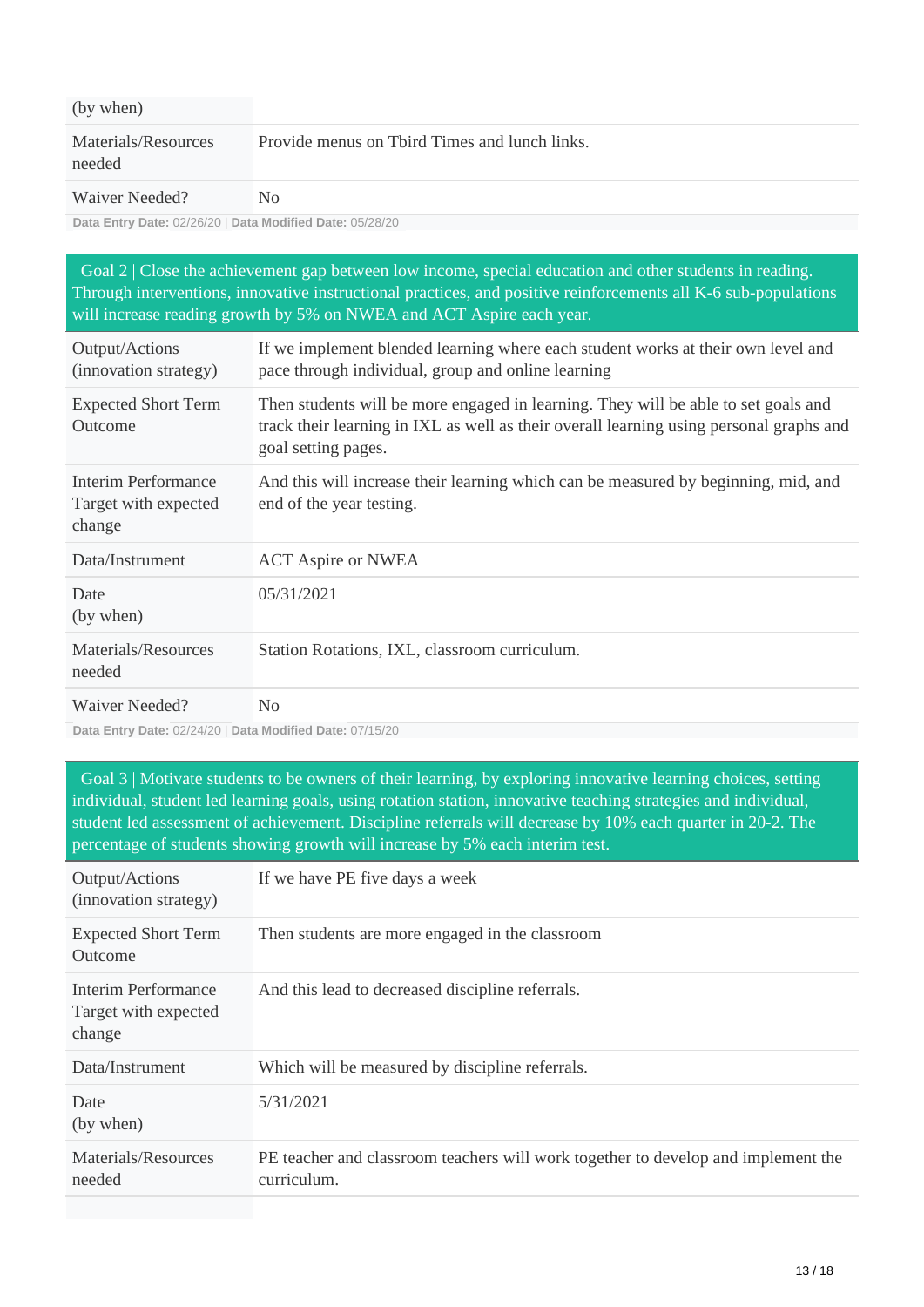**Data Entry Date:** 02/24/20 | **Data Modified Date:** 05/28/20

 Goal 3 | Motivate students to be owners of their learning, by exploring innovative learning choices, setting individual, student led learning goals, using rotation station, innovative teaching strategies and individual, student led assessment of achievement. Discipline referrals will decrease by 10% each quarter in 20-2. The percentage of students showing growth will increase by 5% each interim test.

| Output/Actions<br>(innovation strategy)               | If we implement a flex day                                                      |
|-------------------------------------------------------|---------------------------------------------------------------------------------|
| <b>Expected Short Term</b><br>Outcome                 | Then students will want to be catalysts of their own learning.                  |
| Interim Performance<br>Target with expected<br>change | And this will increase their desire to learn                                    |
| Data/Instrument                                       | Which will be measured by the percentage of students eligible for our flex day. |
| Date<br>(by when)                                     | 5/31/2021                                                                       |
| Materials/Resources<br>needed                         | IXL, Google Classroom, Facilitators                                             |
| Waiver Needed?                                        | <b>Yes</b>                                                                      |

**Data Entry Date:** 02/24/20 | **Data Modified Date:** 02/24/20

 Goal 3 | Motivate students to be owners of their learning, by exploring innovative learning choices, setting individual, student led learning goals, using rotation station, innovative teaching strategies and individual, student led assessment of achievement. Discipline referrals will decrease by 10% each quarter in 20-2. The percentage of students showing growth will increase by 5% each interim test.

| Output/Actions<br>(innovation strategy)                      | If we have P.E. five days a week                                                                            |
|--------------------------------------------------------------|-------------------------------------------------------------------------------------------------------------|
| <b>Expected Short Term</b><br>Outcome                        | Then students will be mentally and physically healthier and able to become more<br>engaged in the classroom |
| <b>Interim Performance</b><br>Target with expected<br>change | and this will lead to less discipline referrals and increased achievement.                                  |
| Data/Instrument                                              | which will be measured by discipline referrals and individual student growth on<br>NWEA and IXL.            |
| Date<br>(by when)                                            | 05/31/2021                                                                                                  |
| Materials/Resources<br>needed                                | P.E. teacher and classroom teachers will work together to develop and implement the<br>curriculum.          |
| Waiver Needed?                                               | <b>Yes</b>                                                                                                  |

**Data Entry Date:** 07/24/20 | **Data Modified Date:** 07/24/20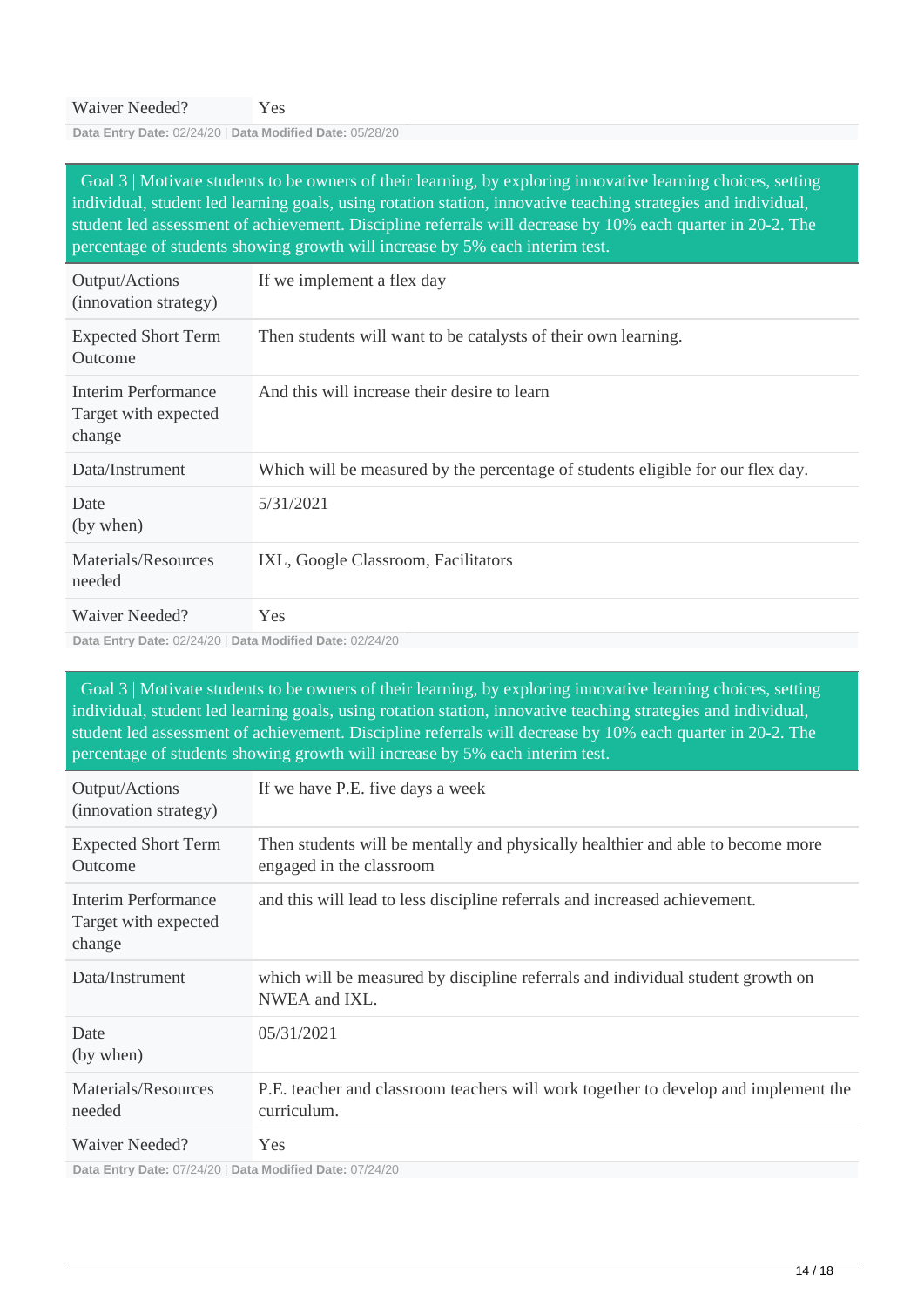# **SECTION 8:** ELECTION RESULTS

### **Election Results**

Faculty and staff of the school must vote on the innovation plan presented by the Council of Innovation. **Sixty percent of all school employees must vote in favor for the application to be submitted to the ADE.**

| Number of Licensed and Classified Staff                                                                                                                                                                                                   | 22             |
|-------------------------------------------------------------------------------------------------------------------------------------------------------------------------------------------------------------------------------------------|----------------|
| Number of Staff who voted                                                                                                                                                                                                                 | 22             |
| Number of Staff who voted for the proposed Plan                                                                                                                                                                                           | 22             |
| Number of Staff who voted against the proposed plan                                                                                                                                                                                       | $\overline{0}$ |
| Percentage of staff voting in favor of the proposed<br>plan of innovation<br>$D - 1 = F_{n+1} \ldots D - 1 = \bigcap_{n=1}^{n} A_n / (n+1) D_{n+1} = \mathbb{N} \cup \{1, 2, \ldots, n\} D_{n+1} = \bigcap_{n=1}^{n} A_n / (n+1) D_{n+1}$ |                |

**Data Entry Date:** 06/01/20 | **Data Modified Date:** 06/01/20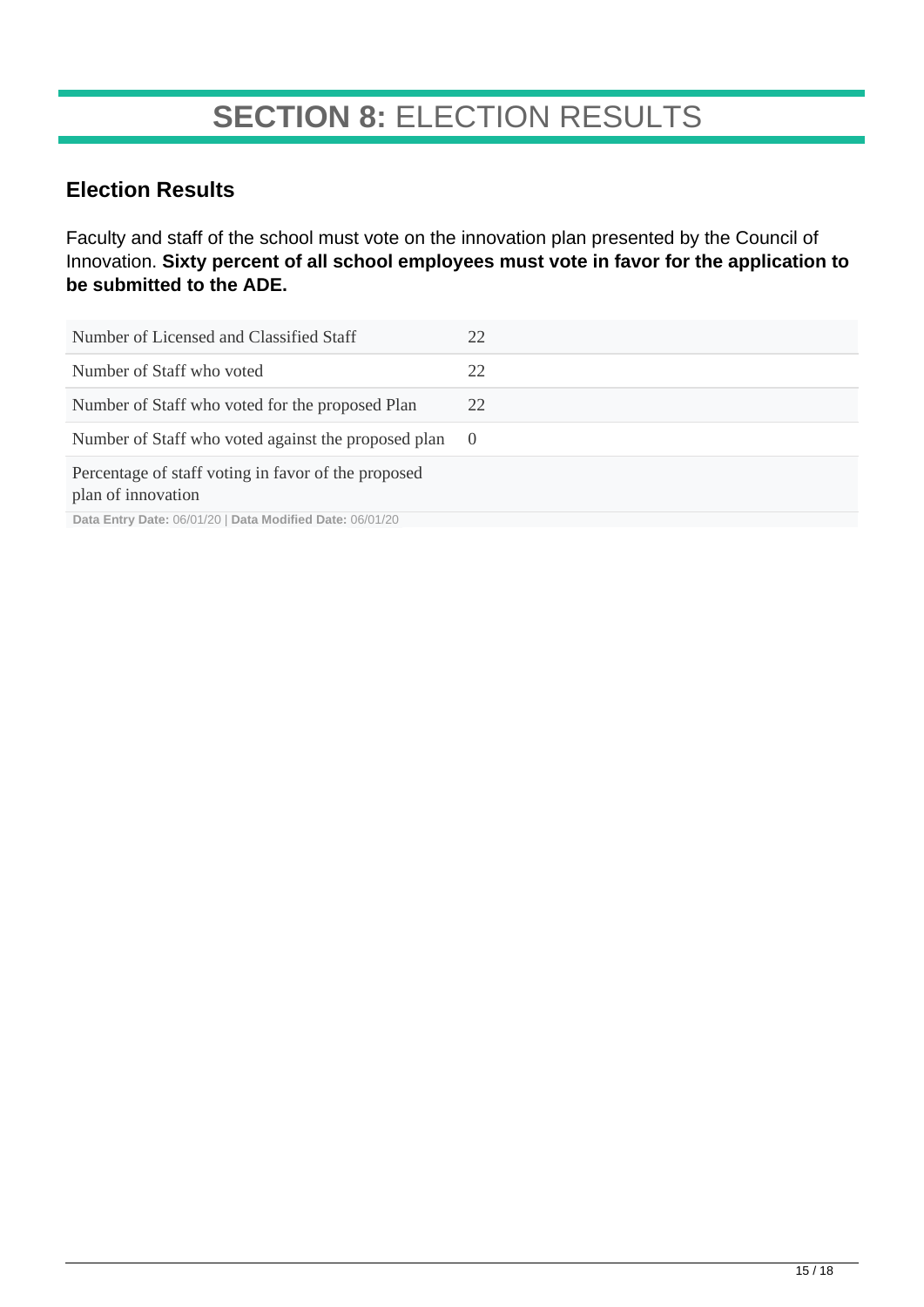# **SECTION 9:** PROFESSIONAL DEVELOPMENT SCOPE

### **2020-21 Professional Development Plan for Innovation Implementation**

**Innovation Strategy:** Blended Learning Professional Development options including but not limited to book studys, microdentials, ect...on how to implement blended learning in the classroom.

#### **Goals:** Goal 2, Goal 3

| Date    | What?    | Purpose (Why?)                                          | Target Audience (Who?) |
|---------|----------|---------------------------------------------------------|------------------------|
| Ongoing | Training | to increase the<br>effectiveness of blended<br>learning | teachers               |

### **Innovation Strategy:** PLC meetings

#### **Goals:** Goal 2

| Date       | What?                                                                                                                      | Purpose (Why?)                                                                                                                                      | Target Audience (Who?)                |
|------------|----------------------------------------------------------------------------------------------------------------------------|-----------------------------------------------------------------------------------------------------------------------------------------------------|---------------------------------------|
| 08/12/2020 | Ongoing training through<br>Solution Tree and Arch<br>Ford to ensure the<br>complete and correct<br>implementation of PLCs | We want student success<br>that is linked to the<br>continual process of<br>knowing what the<br>students know and<br>remediating when<br>necessary. | All teachers and<br>paraprofessionals |

**Innovation Strategy:** Blended learning computer applications training for applications like IXL and google classrooms.

### **Goals:** Goal 2, Goal 3

| Date    | What?                 | Purpose (Why?)                                                                                                 | Target Audience (Who?)      |
|---------|-----------------------|----------------------------------------------------------------------------------------------------------------|-----------------------------|
| ongoing | job embedded training | increase teacher, student<br>and parent proficiency<br>with IXL, google<br>classroom and other<br>applications | teachers, students, parents |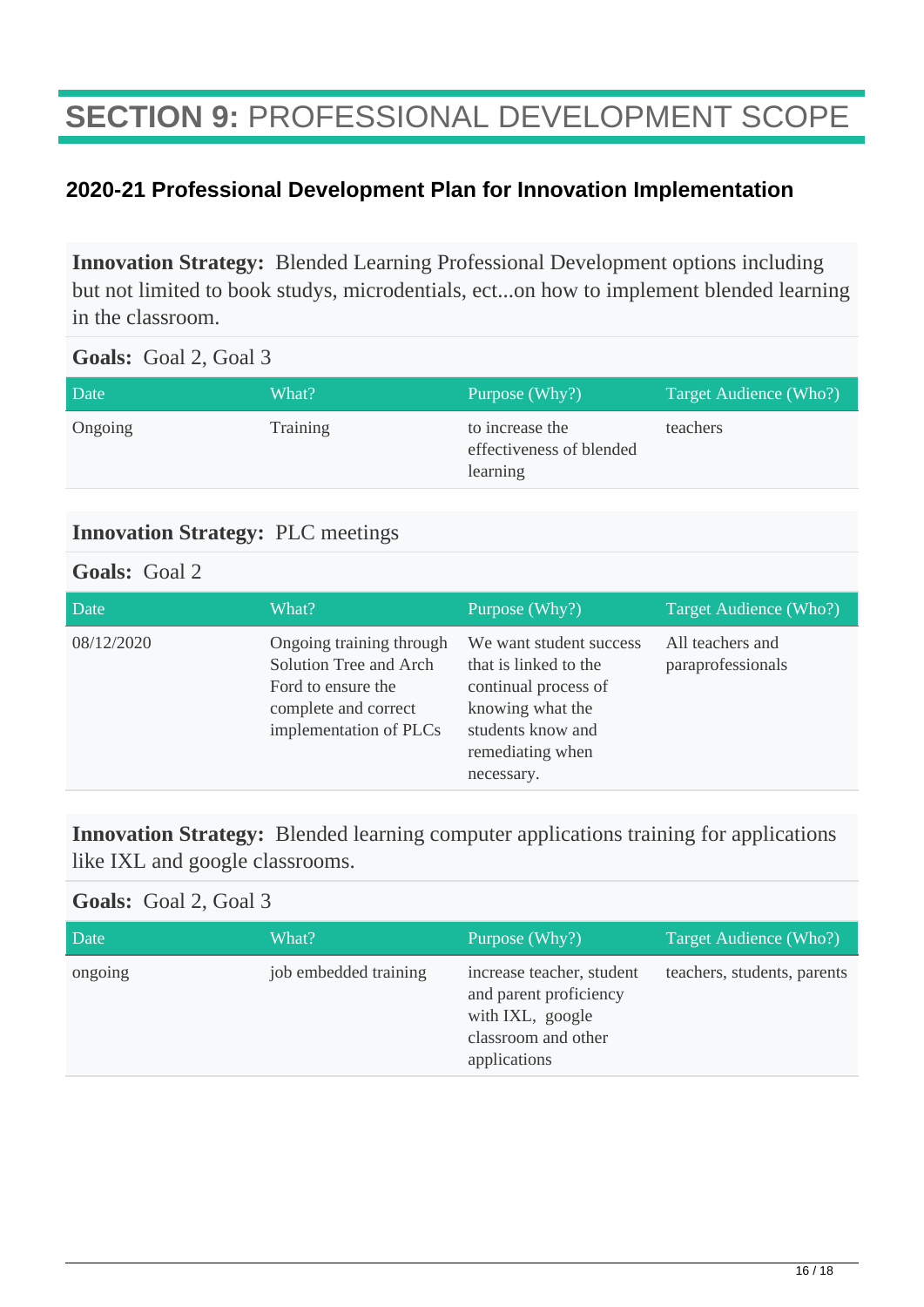**Innovation Strategy:** Blended learning continue working with Team Digital on all innovation strategies.

**Goals:** Goal 2, Goal 3

| Date    | What?    | Purpose (Why?)                              | Target Audience (Who?) |
|---------|----------|---------------------------------------------|------------------------|
| ongoing | training | Continue learning to<br>continue to improve | teachers               |

**Innovation Strategy:** Attend Arkansas Office of Innovation for Education Fall Innovation Summit

#### **Goals:** Goal 1, Goal 2, Goal 3

| Date | What?      | Purpose (Why?)    | Target Audience (Who?) |
|------|------------|-------------------|------------------------|
| Fall | conference | continue learning | teachers               |

**Innovation Strategy:** Positive learning environment - We will continue to use the work of Carol Dweck to guide our growing development of a growth mindset. We will use Mindsets in the Classroom by Mary Cay Ricci as a resource for building growth mindset learning communities. We will also do a book study on Teaching Kids to Thrive by Debbie Silver and Dedra Stafford.

#### **Goals:** Goal 1

| Date                | What?      | Purpose (Why?)                          | Target Audience (Who?) |
|---------------------|------------|-----------------------------------------|------------------------|
| Throughout the year | book study | establish growth mindset<br>communities | teachers and students  |

**Innovation Strategy:** Family and Community Engagement - Our Family and Community engagement committee will lead us in PD using the resources provided by FACE.

### **Goals:** Goal 1

| Date       | What?                   | Purpose (Why?)                                                    | Target Audience (Who?) |
|------------|-------------------------|-------------------------------------------------------------------|------------------------|
| 08/20/2020 | family engagement<br>PD | become better at engaging teachers<br>families and<br>communities |                        |